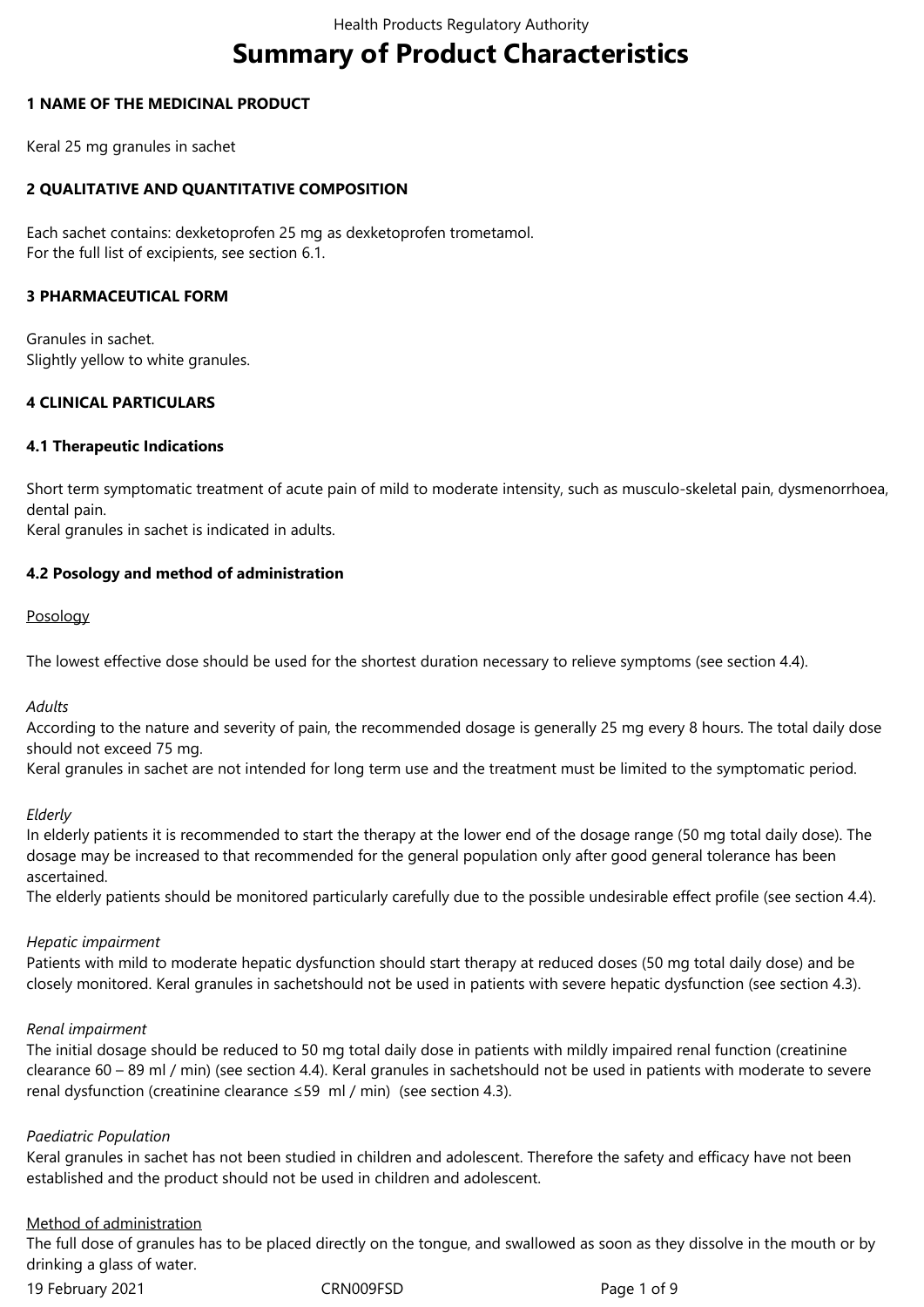Concomitant administration with food delays the absorption rate of the drug (see section 5.2), thus in case of acute pain it is recommended that administration is at least 30 minutes before meals.

# **4.3 Contraindications**

Keral granules in sachet must not be administered in the following cases:

- patients hypersensitive to the active substance, to any other NSAID, or to any of the excipients listed in section 6.1.

- patients in whom substances with a similar action (e.g. acetylsalicylic acid, or other NSAIDs) precipitate attacks of asthma, bronchospasm, acute rhinitis, or cause nasal polyps, urticaria or angioneurotic oedema.

- known photoallergic or phototoxic reactions during treatment with ketoprofen or fibrates

- patients with history of gastrointestinal bleeding or perforation, related to previous NSAIDs therapy.

- patients with active peptic ulcer/gastrointestinal haemorrhage or any history of gastrointestinal bleeding, ulceration or perforation.

- patients with chronic dyspepsia.

- patients who have other active bleedings or bleeding disorders.
- patients with Crohn's disease or ulcerative colitis.
- patients with severe heart failure.
- patients with moderate to severe renal dysfunction (creatinine clearance ≤59 ml/min).
- patients with severely impaired hepatic function (Child-Pugh score 10 15).
- patients with haemorrhagic diathesis and other coagulation disorders.
- patients with severe dehydration (caused by vomiting, diarrhoea or insufficient fluid intake)
- during the third trimester of pregnancy and lactation period (see section 4.6).

### **4.4 Special warnings and precautions for use**

Administer with caution in patients with a history of allergic conditions.

The concomitant use of dexketoprofen with other NSAIDs including cyclooxygenase-2 selective inhibitors should be avoided. Undesirable effects may be minimised by using the lowest effective dose for the shortest duration necessary to control symptoms (see section 4.2, and GI and cardiovascular risks below).

#### Gastrointestinal safety

Gastrointestinal bleeding, ulceration or perforation which can be fatal, have been reported with all NSAIDs at anytime during treatment, with or without warning symptoms or a previous history of serious gastrointestinal events. When gastrointestinal bleeding or ulceration occurs in patients receiving <Invented name>, the treatment should be withdrawn.

The risk of gastrointestinal bleeding, ulceration or perforation is higher with increasing NSAID doses, in patients with a history of ulcer, particularly if complicated with haemorrhage or perforation (see section 4.3), and in the elderly.

The elderly have an increased frequency of adverse reactions to NSAIDs especially gastrointestinal bleeding and perforation which may be fatal (see section 4.2). These patients should commence treatment on the lowest dose available.

As with all NSAIDs, any history of oesophagitis, gastritis and/or peptic ulcer must be sought in order to ensure their total cure before starting treatment with dexketoprofen. Patients with gastrointestinal symptoms or history of gastrointestinal disease should be monitored for digestive disturbances, especially gastrointestinal bleeding.

NSAIDs should be given with care to patients with a history of gastrointestinal disease (ulcerative colitis, Crohn's disease) as their condition may be exacerbated (see section 4.8).

Combination therapy with protective agents (e.g. misoprostol or proton pump inhibitors) should be considered for these patients, and also for patients requiring concomitant low dose acetylsalicylic acid, or other drugs likely to increase gastrointestinal risk (see below and section 4.5).

Patients with a history of gastrointestinal toxicity, particularly when elderly, should report any unusual abdominal symptoms (especially gastrointestinal bleeding) particularly in the initial stages of treatment.

Caution should be advised in patients receiving concomitant medications which could increase the risk of ulceration or bleeding, such as oral corticosteroids, anticoagulants such as warfarin, selective serotonin-reuptake inhibitors or anti-platelet agents such as acetylsalicylic acid (see section 4.5).

# Renal Safety

Caution should be exercised in patients with impairment of renal function. In these patients, the use of NSAIDs may result in deterioration of renal function, fluid retention and oedema. Caution is also required in patients receiving diuretic therapy or those who could develop hypovolaemia as there is an increased risk of nephrotoxicity.

Adequate fluid intake should be ensured during treatment to prevent dehydration and possibly associated increased renal toxicity.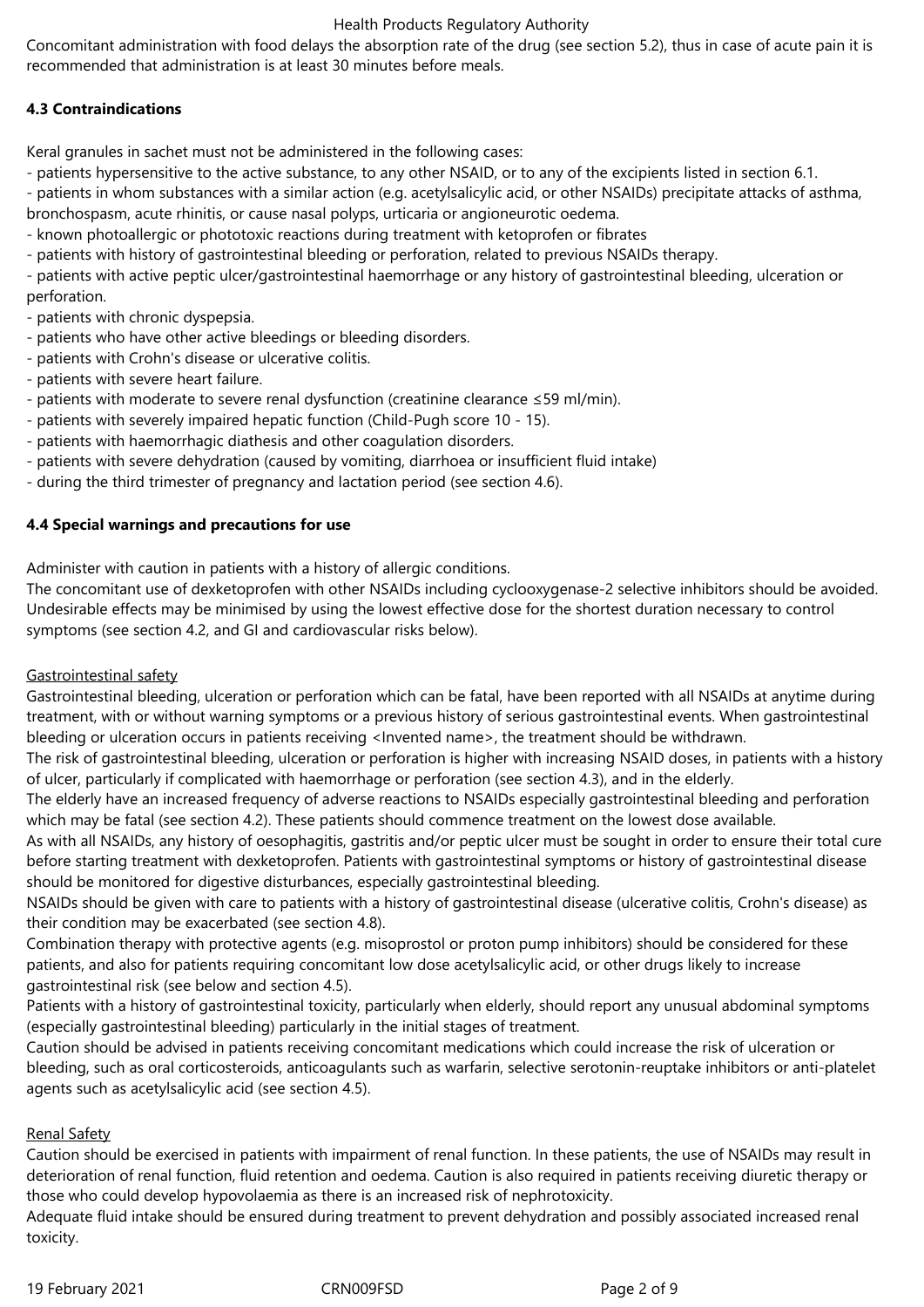As with all NSAIDs, it can increase plasma urea nitrogen and creatinine. As with other inhibitors of prostaglandin synthesis, it can be associated with adverse effects on the renal system which can lead to glomerular nephritis, interstitial nephritis, renal papillary necrosis, nephrotic syndrome and acute renal failure.

Elderly patients are more likely to be suffering from impaired renal function (see section 4.2).

### Liver Safety

Caution should be exercised in patients with impairment of hepatic functions.

As with other NSAIDs, it can cause transient small increases in some liver parameters, and also significant increases in SGOT and SGPT. In case of a relevant increase in such parameters, therapy must be discontinued.

Elderly patients are more likely to be suffering from impaired hepatic function (see section 4.2).

#### Cardiovascular and cerebrovascular safety

Appropriate monitoring and advice are required for patients with history of hypertension and/or mild to moderate heart failure. Special caution should be exercised in patients with a history of cardiac disease, in particular those with previous episodes of heart failure as there is an increased risk of triggering heart failure, since fluid retention and oedema have been reported in association with NSAIDs therapy.

Clinical trial and epidemiological data suggest that use of some NSAIDs (particularly at high doses and in long term treatment) may be associated with a small increased risk of arterial thrombotic events (for example myocardial infarction or stroke). There are insufficient data to exclude such a risk for dexketoprofen.

Consequently, patients with uncontrolled hypertension, congestive heart failure, established ischaemic heart disease, peripheral arterial disease, and/or cerebrovascular disease should only be treated with dexketoprofen after careful consideration. Similar consideration should be made before initiating longer-term treatment of the patients with risk factors for cardiovascular disease (e.g. hypertension, hyperlipidaemia, diabetes mellitus, smoking).

All non-selective NSAIDs can inhibit platelet aggregation and prolong bleeding time via inhibition of prostaglandin synthesis. Therefore, the use of dexketoprofen in patients who are receiving other therapy that interferes with haemostasis, such as warfarin or other coumarins or heparins is not recommended (see Section 4.5).

Elderly patients are more likely to be suffering from impaired cardiovascular function (see section 4.2).

# Skin reactions

Serious skin reactions, some of them fatal, including exfoliative dermatitis, Stevens-Johnson syndrome, and toxic epidermal necrolysis, have been reported very rarely in association with the use of NSAIDs. Patients appear to be at highest risk of these reactions early in the course of therapy, the onset of the reaction occurring in the majority of cases within the first month of treatment. Keral granules in sachetshould be discontinued at the first appearance of skin rash, mucosal lesions, or any other sign of hypersensitivity.

Exceptionally, varicella can be at the origin of serious cutaneous and soft tissues infectious complications. To date, the contributing role of NSAIDs in the worsening of these infections cannot be ruled out. Thus, it is advisable to avoid use of Keral granules in sachetin case of varicella.

# Masking of symptoms of underlying infections

Dexketoprofen can mask symptoms of infection, which may lead to delayed initiation of appropriate treatment and thereby worsening the outcome of the infection. This has been observed in bacterial community acquired pneumonia and bacterial complications to varicella. When this medicine is administered for pain relief in relation to infection, monitoring of infection is advised. In non-hospital settings, the patient should consult a doctor if symptoms persist or worsen.

# Other information

Particular caution is required in patients with:

- congenital disorder of porphyrin metabolism (e.g. acute intermittent porphyria)
- dehydration
- directly after major surgery

If the physician considers long-term dexketoprofen therapy to be necessary, hepatic and renal function and the blood count should be regularly checked.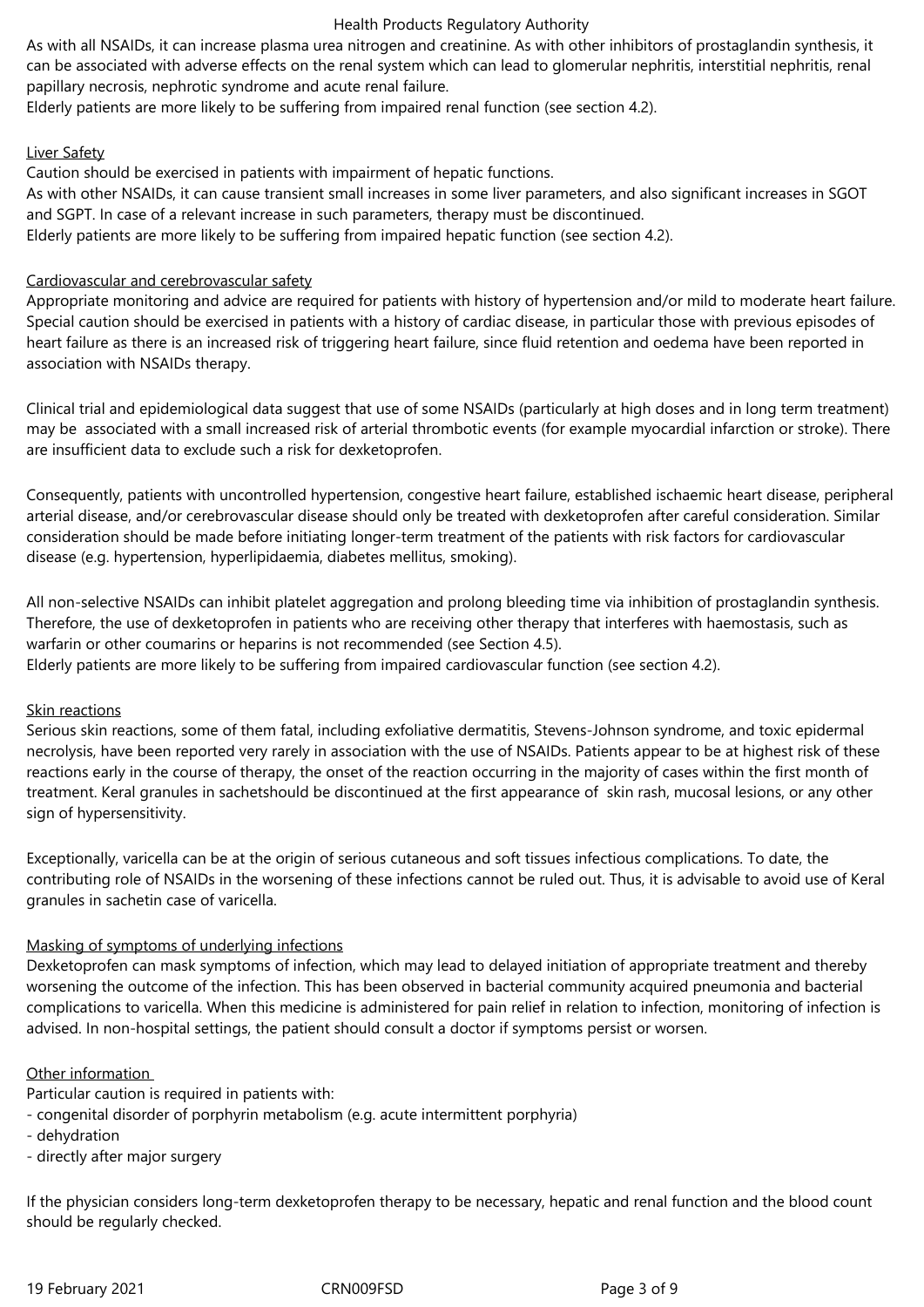Severe acute hypersensitivity reactions (anaphylactic shock, for example) have been observed on very rare occasions. Treatment must be discontinued at the first signs of severe hypersensitivity reactions following intake of <Invented name>. Depending on the symptoms, any medically required procedures must be initiated by specialist healthcare professionals.

Patients with asthma combined with chronic rhinitis, chronic sinusitis, and/or nasal polyposis have a higher risk of allergy to acetylsalicylic acid and/or NSAIDs than the rest of the population. Administration of this medicinal product can cause asthma attacks or bronchospasm, particularly in subjects allergic to acetylsalicylic acid or NSAIDs (see section 4.3).

Keral granules in sachetshould be administered with caution to patients suffering from haematopoietic disorders, systemic lupus erythematosus or mixed connective tissue disease.

Consumption of alcohol should be avoided since it may intensify side effects of NSAIDs, especially if affecting the gastrointestinal tract or the central nervous system.

This medicinal product contains less than 1 mmol sodium (23mg) per dosage unit, that is to say essentially "sodium-free".

### Paediatric population

The safe use in children and adolescents has not been established.

### **4.5 Interaction with other medicinal products and other forms of interactions**

The following interactions apply to non-steroidal antiinflammatory drugs (NSAIDs) in general:

Inadvisable combinations:

- Other NSAIDs (including cyclooxygenase-2 selective inhibitors) and high doses of salicylates (≥3 g/day): administration of several NSAIDs together may increase the risk of gastrointestinal ulcers and bleeding, via a synergistic effect.
- Anticoagulants: NSAIDs may enhance the effects of anti-coagulants, such as warfarin (see section 4.4)*,* due to the high plasma protein binding of dexketoprofen and the inhibition of platelet function and damage to the gastroduodenal mucosa. If the combination cannot be avoided, close clinical observation and monitoring of laboratory values should be carried out.
- Heparins: increased risk of haemorrhage (due to the inhibition of platelet function and damage to the gastroduodenal mucosa). If the combination cannot be avoided, close clinical observation and monitoring of laboratory values should be carried out.
- Corticosteroids: there is an increased risk of gastrointestinal ulceration or bleeding (see section 4.4).
- Lithium (described with several NSAIDs): NSAIDs increase blood lithium levels, which may reach toxic values (decreased renal excretion of lithium). This parameter therefore requires monitoring during the initiation, adjustment and withdrawal of treatment with dexketoprofen.
- Methotrexate, used at high doses of 15 mg/week or more: increased haematological toxicity of methotrexate via a decrease in its renal clearance by antiinflammatory agents in general.
- Hydantoines and sulphonamides: the toxic effects of these substances may be increased.

Combinations requiring precautions:

- Diuretics, ACE inhibitors, antibacterial aminoglycosides and angiotensin II receptor antagonists: Dexketoprofen may reduce the effect of diuretics and antihypertensive drugs. In some patients with compromised renal function (e.g. dehydrated patients or elderly patients with compromised renal function), the coadministration of agents that inhibit cyclo-oxygenase and ACE inhibitors, angiotensin II receptor antagonists or antibacterial aminoglycosides may result in further deterioration of renal function, which is usually reversible. In case of combined prescription of dexketoprofen and a diuretic, it is essential to ensure that the patient is adequately hydrated and to monitor renal function at the start of the treatment (see section 4.4 Special warnings and special precautions for use).
- Methotrexate, used at low doses, less than 15 mg/week: increased haematological toxicity of methotrexate via a decrease in its renal clearance by antiinflammatory agents in general. Weekly monitoring of blood count during the first weeks of the combination. Increased surveillance in the presence of even mildly impaired renal function, as well as in the elderly.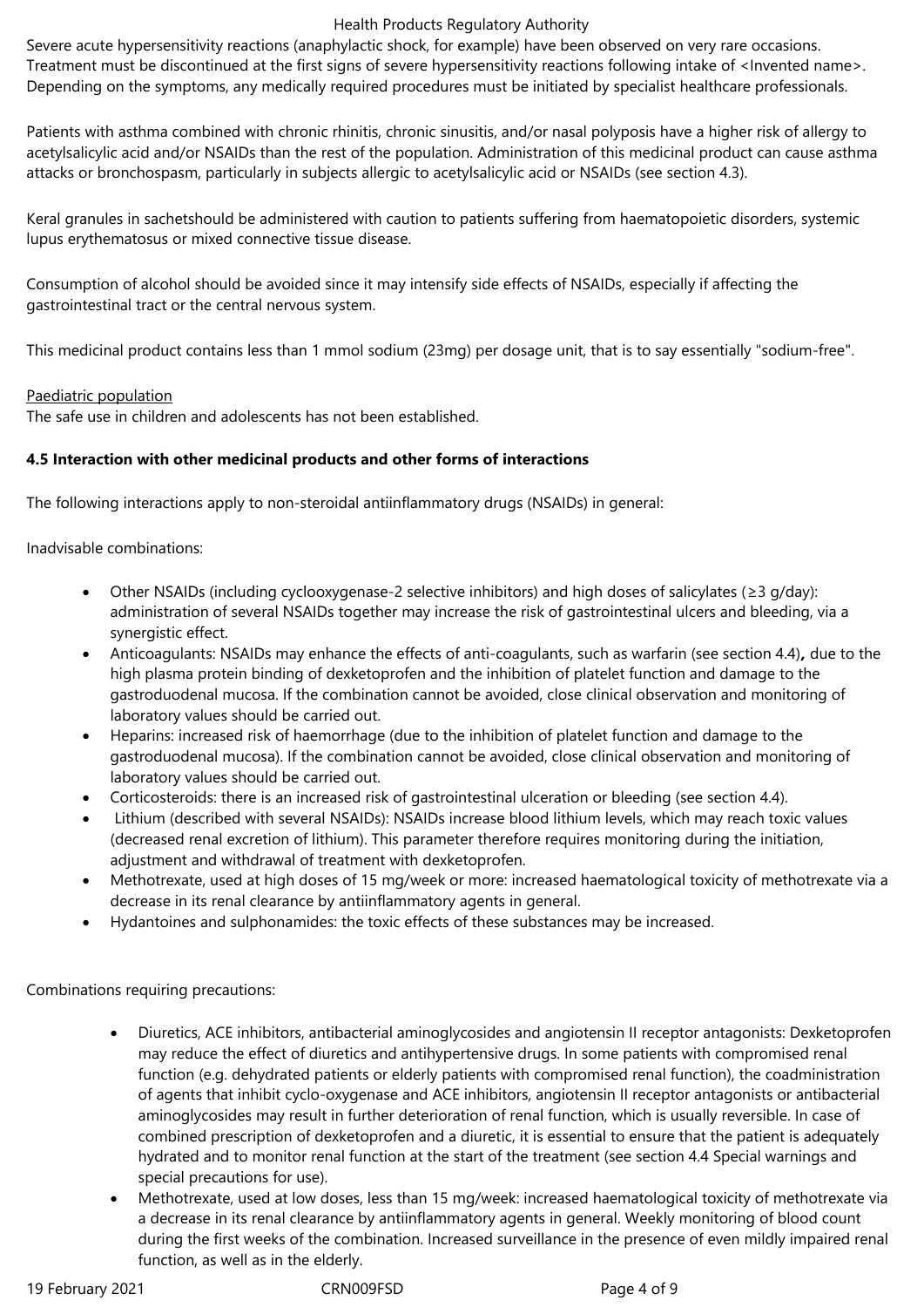- Pentoxyfilline: increased risk of bleeding. Increase clinical monitoring and check bleeding time more often.
- Zidovudine: risk of increased red cell line toxicity via action on reticulocytes, with severe anaemia occurring one week after the NSAID is started. Check complete blood count and reticulocyte count one to two weeks after starting treatment with the NSAID.
- Sulfonylureas: NSAIDs can increase the hypoglycaemic effect of sulfonylureas by displacement from plasma protein binding sites.

Combinations needing to be taken into account:

- Beta-blockers: treatment with a NSAID may decrease their antihypertensive effect via inhibition of prostaglandin synthesis.
- Cyclosporin and tacrolimus: nephrotoxicity may be enhanced by NSAIDs via renal prostaglandin mediated effects. During combination therapy, renal function has to be measured.
- Thrombolytics: increased risk of bleeding.
- Anti-platelet agents and selective serotonin reuptake inhibitors (SSRIs): increased risk of gastrointestinal bleeding (see section 4.4).
- Probenecid: plasma concentrations of dexketoprofen may be increased; this interaction can be due to an inhibitory mechanism at the site of renal tubular secretion and of glucuronoconjugation and requires adjustment of the dose of dexketoprofen.
- Cardiac glycosides: NSAIDs may increase plasma glycoside concentration.
- Mifepristone: There is a theoretical risk that prostaglandin synthetase inhibitors may alter the efficacy of mifepristone. Limited evidence suggests that co-administration of NSAIDs on the day of prostaglandin administration does not adversely influence the effects of mifepristone or the prostaglandin on cervical ripening or uterine contractility and does not reduce the clinical efficacy of medical termination of pregnancy.
- Quinolone Antibiotics: Animal data indicate that high doses of quinolones in combination with NSAIDs can increase the risk of developing convulsions.
- Tenofovir: concomitant use with NSAID can increase plasma urea nitrogen and creatinine, renal function should be monitored in order to control a potential synergic influence on renal function.
- Deferasirox: concomitant use with NSAIDs can increase the risk of gastrointestinal toxicity. Close clinical monitoring is required when deferasirox is combined with these substances.
- Pemetrexed: concomitant use with NSAIDs may decrease pemetrexed elimination, therefore caution should be made when administering higher doses of NSAIDs. In patients with mild to moderate renal insufficiency (creatinine clearance from 45 to 79 ml/min), the concomitant administration of pemetrexed with NSAIDs doses should be avoided for 2 days before and 2 days following pemetrexed administration.

# **4.6 Fertility, pregnancy and lactation**

Dexketoprofen use is contraindicated during third trimester of pregnancy and lactation (see section 4.3).

# **Pregnancy**

Inhibition of prostaglandin synthesis may adversely affect the pregnancy and/or the embryo/foetal development. Data from epidemiological studies raise concern about an increased risk of miscarriage and of cardiac malformation and gastroschisis after use of a prostaglandin synthesis inhibitor in early pregnancy. The absolute risk for cardiovascular malformation was increased from less than 1%, up to approximately 1.5%. The risk is believed to increase with dose and duration of therapy. In animals, administration of a prostaglandin synthesis inhibitor has been shown to result in increased pre- and post-implantation loss and embryo-foetal lethality. In addition, increased incidences of various malformations including cardiovascular, have been reported in animals given a prostaglandin synthesis inhibitor during the organogenetic period. During the first and second trimester of pregnancy, dexketoprofen should not be given unless clearly necessary. If dexketoprofen is used by a woman attempting to conceive, or during the first and second trimester of pregnancy, the dose should be kept as low and duration of treatment as short as possible.

During the third trimester of pregnancy, all prostaglandin synthesis inhibitors may expose:

- the fetus to:
- cardiopulmonary toxicity (with premature closure of the ductus arteriosus and pulmonary hypertension);
- renal dysfunction, which may progress to renal failure with oligo-hydroamniosis;
- the mother and the neonate, at the end of pregnancy, to:
- possible prolongation of bleeding time, an anti-aggregating effect which may occur even at very low doses;
- 19 February 2021 CRN009FSD Page 5 of 9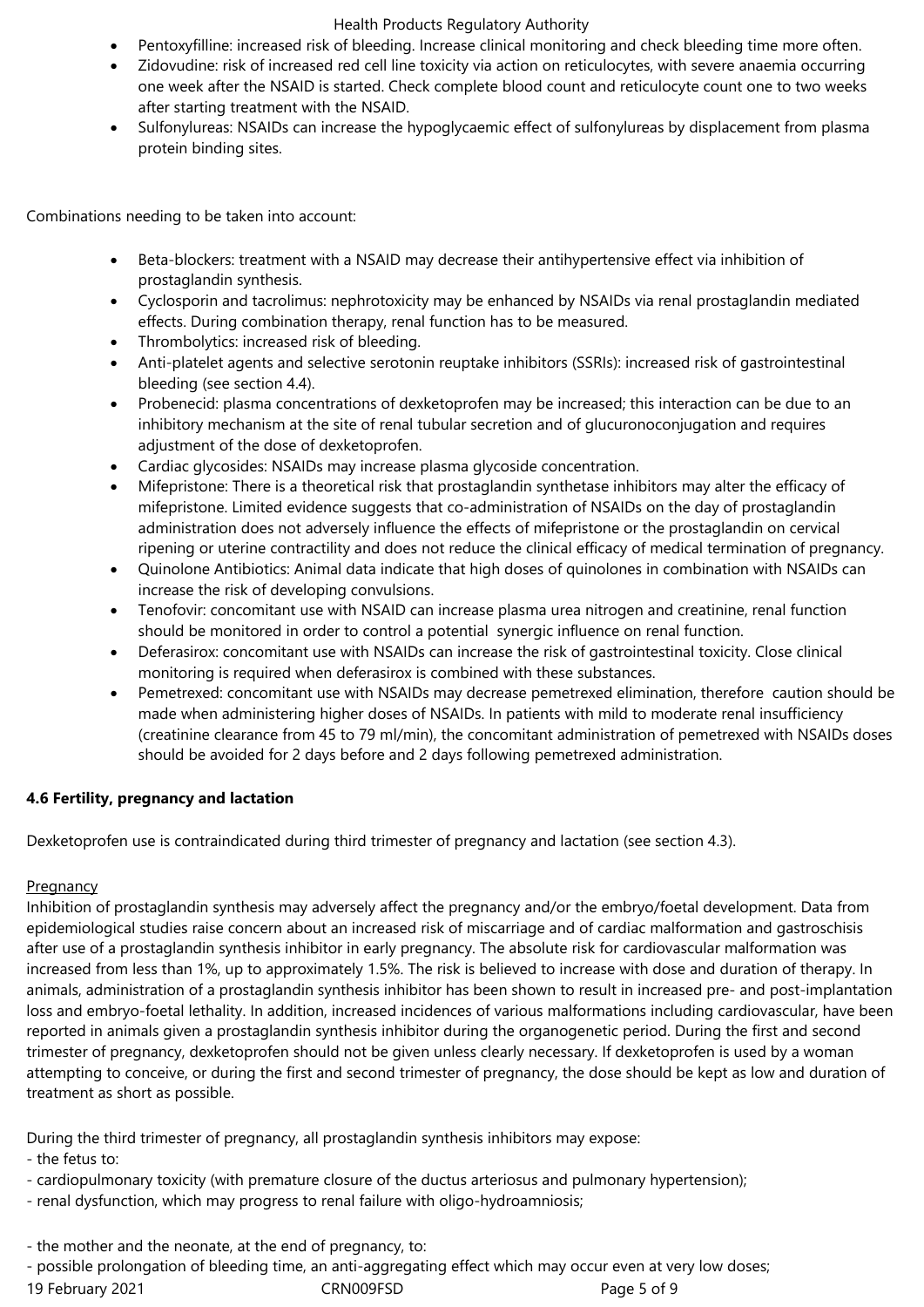- inhibition of uterine contractions resulting in delayed or prolonged labour.

#### Breast-feeding

It is not known whether dexketoprofen is excreted in human milk. Its use is contraindicated during breast-feeding (see section 4.3).

#### **Fertility**

As with other NSAIDs, the use of dexketoprofen may impair female fertility and is not recommended in women attempting to conceive. In women who have difficulties conceiving or who are undergoing investigation of infertility, withdrawal of dexketoprofen should be considered.

#### **4.7 Effects on ability to drive and use machines**

This medicinal product may cause undesirable effects such as dizziness, visual disturbances or drowsiness. The ability to react and the ability to take part actively in road traffic and to operate machines may be impaired in these cases.

### **4.8 Undesirable effects**

The adverse events reported as at least possibly related with dexketoprofen in clinical trials (tablet formulation), as well as the adverse reactions reported after the marketing of granules in sachet formulation are tabulated below, classified by system organ class and ordered by frequency:

| <b>SYSTEM ORGAN</b><br><b>CLASS</b>                             | Common<br>$(≥1/100$ to <1/10)                                         | <b>Uncommon</b><br>(≥1/1,000<br>to $<$ 1/100)           | Rare<br>(≥1/10,000 to<br>$<$ 1/1,000)                                                                  | <b>Very rare</b><br>$($ < 1/10,000)                    |
|-----------------------------------------------------------------|-----------------------------------------------------------------------|---------------------------------------------------------|--------------------------------------------------------------------------------------------------------|--------------------------------------------------------|
| <b>Blood and</b><br>lymphatic<br>system disorders               |                                                                       |                                                         |                                                                                                        | Neutropenia, thrombocytopenia                          |
| Immune system<br>disorders                                      |                                                                       |                                                         | Laryngeal<br>oedema                                                                                    | Anaphylactic reaction, including anaphylactic<br>shock |
| <b>Metabolism and</b><br>nutrition<br>disorders                 |                                                                       |                                                         | Anorexia                                                                                               |                                                        |
| <b>Psychiatric</b><br>disorders                                 |                                                                       | Insomnia,<br>anxiety                                    |                                                                                                        |                                                        |
| <b>Nervous system</b><br>disorders                              |                                                                       | Headache,<br>dizziness<br>somnolence                    | Paraesthesia,<br>syncope                                                                               |                                                        |
| <b>Eye disorders</b>                                            |                                                                       |                                                         |                                                                                                        | <b>Blurred</b> vision                                  |
| <b>Ear and</b><br>labyrinth<br>disorders                        |                                                                       | Vertigo                                                 |                                                                                                        | Tinnitus                                               |
| <b>Cardiac</b><br>disorders                                     |                                                                       | Palpitations                                            |                                                                                                        | Tachycardia                                            |
| <b>Vascular</b><br>disorders                                    |                                                                       | Flushing                                                | Hypertension                                                                                           | Hypotension                                            |
| <b>Respiratory,</b><br>thoracic and<br>mediastinal<br>disorders |                                                                       |                                                         | Bradypnoea                                                                                             | Bronchospasm, dyspnoea                                 |
| <b>Gastrointestinal</b><br>disorders                            | Nausea and/or<br>vomiting, abdominal<br>pain, diarrhoea,<br>dyspepsia | Gastritis,<br>constipation,<br>dry mouth,<br>flatulence | Peptic ulcer,<br>peptic ulcer<br>haemorrhage<br>or peptic ulcer<br>perforation<br>(see section<br>4.4) | Pancreatitis                                           |
| <b>Hepatobiliary</b>                                            |                                                                       |                                                         | Hepatocellular                                                                                         |                                                        |

19 February 2021 CRN009FSD Page 6 of 9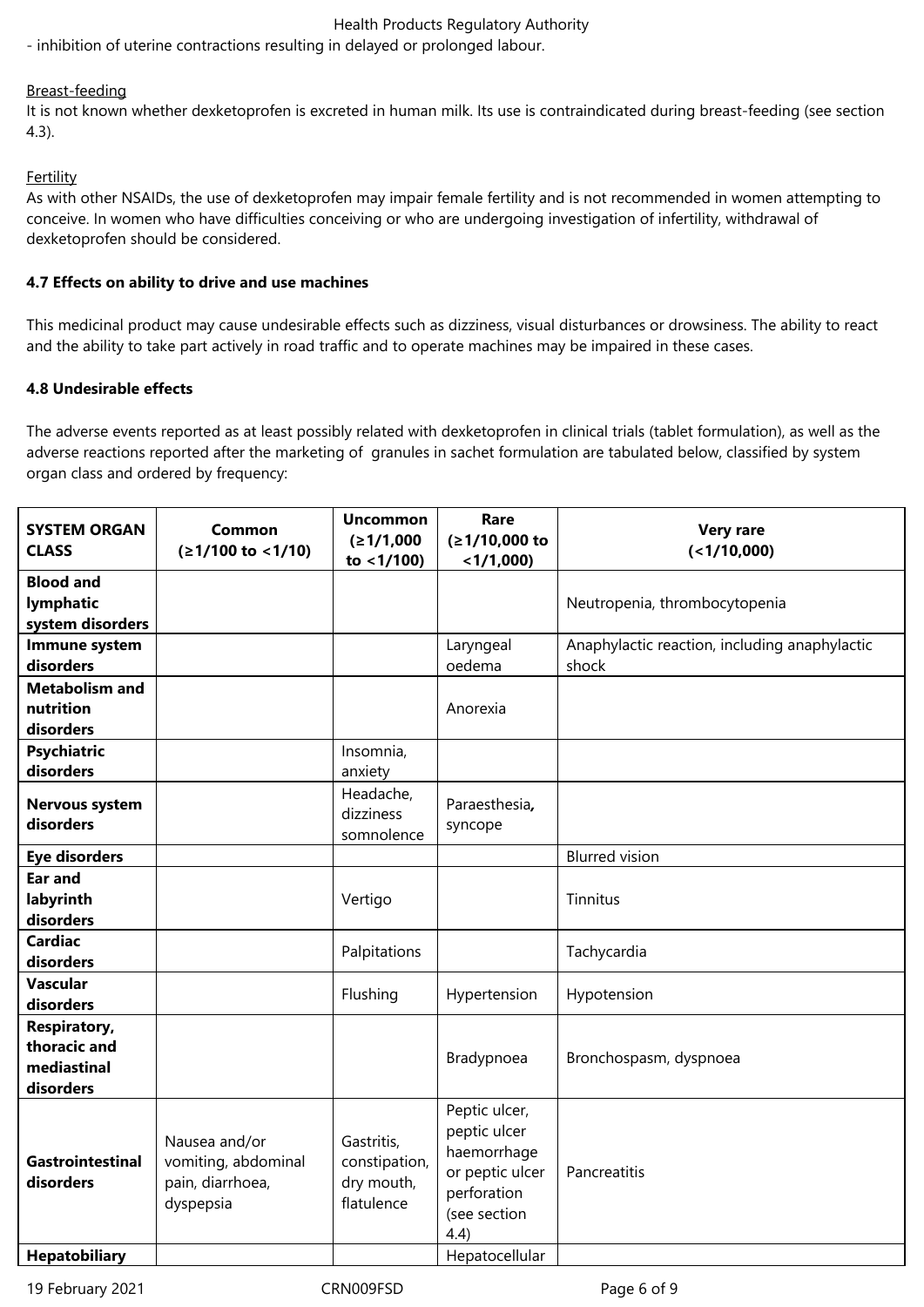| SKIN and<br>subcutaneous<br>tissue disorders                  | Rash                                                 | Urticaria, acrie,<br>sweating<br>increased      | necrolysis (Lyell's syndrome), angioedema,<br>facial oedema, photosensitivity reaction,<br>pruritus |
|---------------------------------------------------------------|------------------------------------------------------|-------------------------------------------------|-----------------------------------------------------------------------------------------------------|
| <b>Musculoskeletal</b><br>and connective<br>tissue disorders  |                                                      | Back pain                                       |                                                                                                     |
| <b>Renal and</b><br>urinary<br>disorders                      |                                                      | Acute renal<br>failure,<br>Polyuria             | Nephritis or nephrotic syndrome                                                                     |
| <b>Reproductive</b><br>system and<br>breast disorders         |                                                      | Menstrual<br>disorder,<br>prostatic<br>disorder |                                                                                                     |
| General<br>disorders and<br>administration<br>site conditions | Fatigue,<br>pain,<br>asthenia,<br>rigors,<br>malaise | Peripheral<br>oedema                            |                                                                                                     |
| <b>Investigations</b>                                         |                                                      | Liver function<br>test abnormal                 |                                                                                                     |

The most commonly-observed adverse events are gastrointestinal in nature. Peptic ulcers, perforation or gastrointestinal bleeding, sometimes fatal, particularly in the elderly, may occur (see section 4.4). Nausea, vomiting, diarrhoea, flatulence, constipation, dyspepsia, abdominal pain, melaena, haematemesis, ulcerative stomatitis, exacerbation of colitis and Crohn's disease (see section 4.4) have been reported following administration. Less frequently, gastritis has been observed. Oedema, hypertension and cardiac failure have been reported in association with NSAIDs treatment.

As with other NSAIDs the following undesirable effects may appear aseptic meningitis, which might predominantly occur in patients with systemic lupus erythematosus or mixed connective tissue disease; haematological reactions (purpura, aplastic and haemolytic anaemia, and rarely agranulocytosis and medullar hypoplasia).

Bullous reactions including Stevens Johnson Syndrome and Toxic Epidermal Necrolysis (very rare).

Clinical trial and epidemiological data suggest that use of some NSAIDs (particularly at high doses and in long term treatment) may be associated with a small increased risk of arterial thrombotic events (for example myocardial infarction or stroke) (see section 4.4).

# Reporting of suspected adverse reactions

Reporting suspected adverse reactions after authorisation of the medicinal product is important. It allows continued monitoring of the benefit/risk balance of the medicinal product. Healthcare professionals are asked to report any suspected adverse reactions via the HPRA Pharmacovigilance Website: www.hpra.ie.

# **4.9 Overdose**

The symptomatology following overdose is not known. Simi[lar medicinal](http://www.hpra.ie/) products have produced gastrointestinal (vomiting, anorexia, abdominal pain) and neurological (somnolence, vertigo, disorientation, headache) disorders. In case of accidental or excessive intake, immediately institute symptomatic therapy according to the patient's clinical condition. Activated charcoal should be administered if more than 5 mg/kg has been ingested by an adult or a child within an hour.

# **5 PHARMACOLOGICAL PROPERTIES**

# **5.1 Pharmacodynamic properties**

### **Pharmacotherapeutic group: propionic acid derivatives ATC code: M01AE17**

Dexketoprofen trometamol is the tromethamine salt of S-(+)-2-(3-benzoylphenyl)propionic acid, an analgesic, anti-inflammatory and antipyretic drug, which belongs to the non-steroidal anti-inflammatory group of drugs (M01AE).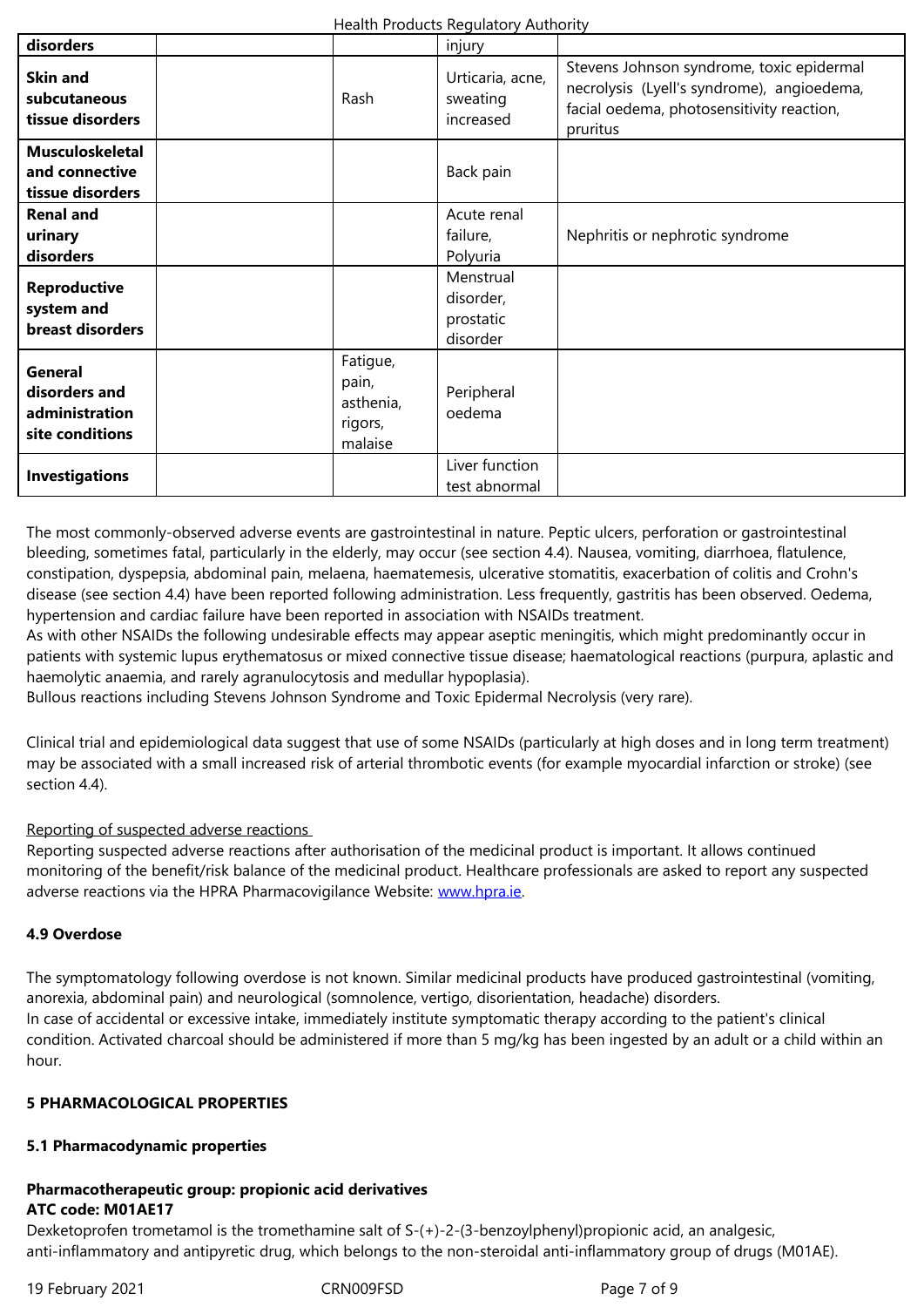#### Mechanism of action

The mechanism of action of non-steroidal antiinflammatory drugs is related to the reduction of prostaglandin synthesis by the inhibition of cyclooxygenase pathway. Specifically, there is an inhibition of the transformation of arachidonic acid into cyclic endoperoxides, PGG2 and PGH2, which produce prostaglandins PGE1, PGE2, PGF2a and PGD2 and also prostacyclin PGI2 and thromboxanes (TxA2 and TxB2). Furthermore, the inhibition of the synthesis of prostaglandins could affect other inflammation mediators such as kinins, causing an indirect action which would be additional to the direct action.

#### Pharmacodynamic effects

Dexketoprofen has been demonstrated to be an inhibitor for COX-1 and COX-2 activities in experimental animals and humans.

#### Clinical efficacy and safety

Clinical studies performed on several pain models demonstrated effective analgesic activity of dexketoprofen. The onset of the analgesic activity was obtained in some studies at 30 minutes post-administration. The analgesic effect persists for 4 to 6 hours.

#### **5.2 Pharmacokinetic properties**

A bioequivalence study was carried out in healthy volunteers to compare dexketoprofen 25 mg granules in sachet and film-coated tablets.

#### Absorption

Dexketoprofen trometamol is rapidly absorbed after oral administration of granules in sachet, with maximum plasma concentrations achieved after 0.25-0.83 hours when administered with water and, 0.25-2.00 hours when administered without water.

In the bioequivalence study dexketoprofen 25 mg granules in sachet administered with water was bioequivalent to the film-coated tablets both in terms of total exposure (AUC) and peak concentration (Cmax). Dexketoprofen 25 mg granules in sachet administered without water proved to be bioequivalent with the film-coated tablets in terms of AUC, whereas the Cmax was slightly lower for the granules in sachet when compared to the film-coated tablets. This small difference in Cmax implies a negligible difference in bioavailability slightly outside the 20% acceptance range (i.e. 20.35%).

When administered concomitantly with food, the AUC does not change, however the Cmax of dexketoprofen decreases and its absorption rate is delayed (increased tmax).

#### Distribution

The distribution half-life and elimination half-life values of dexketoprofen are 0.35 and 1.65 hours, respectively. As with other drugs with a high plasma protein binding (99%), its volume of distribution has a mean value below 0.25 l/kg. In multiple-dose pharmacokinetic studies, it was observed that the AUC after the last administration is not different from that obtained following a single dose, indicating that no drug accumulation occurs.

#### Biotransformation

After administration of dexketoprofen trometamol only the S-(+) enantiomer is obtained in urine, demonstrating that no conversion to the R-(-) enantiomer occurs in humans.

#### Elimination

The main elimination route for dexketoprofen is glucuronide conjugation followed by renal excretion.

# **5.3 Preclinical safety data**

Non-clinical data reveal no special hazard for humans based on conventional studies of safety pharmacology, genotoxicity and immunopharmacology. The chronic toxicity studies carried out in mice and monkeys gave a No Observed Adverse Effect Level (NOAEL) at doses 2 fold higher than maximum recommended human dose. In monkey, at higher doses,the main adverse effect observed were blood in faeces, decreased body weight gain and, at the highest dose, erosive gastrointestinal lesions. These effects appeared at doses determining a drug exposure 14-18 fold higher than that at the maximum recommended human dose.

There are not studies on the carcinogenic potential of dexketoprofen in animals. No evidence of tumorigenicity was obtained in studies on ketoprofen in mice and rats however in this latter species the study was inconclusive because of a low survival.